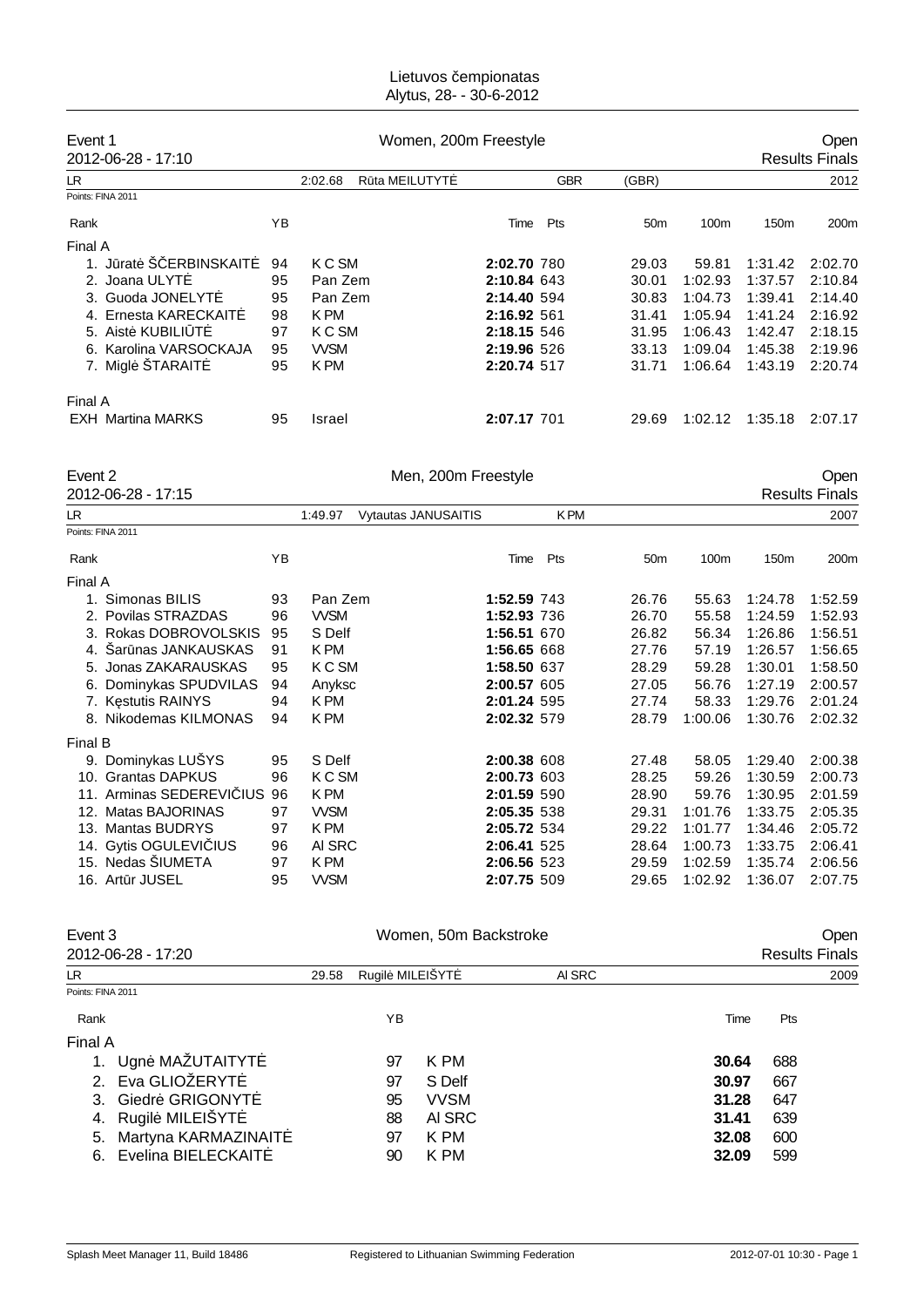|                   | Event 3, Women, 50m Backstroke, Final               |          |                          |            |                |                               |
|-------------------|-----------------------------------------------------|----------|--------------------------|------------|----------------|-------------------------------|
| Final A           | <b>EXH Tal KIDRON</b><br>EXH Nastassia KARAKOUSKAYA | 95<br>96 | <b>Israel</b><br>M Start |            | 31.53<br>32.11 | 632<br>598                    |
| Event 4           | 2012-06-28 - 17:25                                  |          | Men, 50m Backstroke      |            |                | Open<br><b>Results Finals</b> |
| LR                | 25.24                                               |          | Vytautas JANUSAITIS      | <b>KPM</b> |                | 2009                          |
| Points: FINA 2011 |                                                     |          |                          |            |                |                               |
| Rank              |                                                     | YB       |                          |            | Time           | Pts                           |
| Final A           |                                                     |          |                          |            |                |                               |
|                   | 1. Mindaugas SADAUSKAS                              | 90       | Pan Zem                  |            | 26.55          | 742                           |
| 2.                | <b>Gytis STANKEVI IUS</b>                           | 94       | K PM                     |            | 27.00          | 705                           |
|                   | 3. Tadas DUŠKINAS                                   | 94       | K PM                     |            | 27.17          | 692                           |
|                   | 4. Augustinas JAKUBAUSKAS                           | 94       | <b>VVSM</b>              |            | 27.39          | 676                           |
|                   | 5. Deividas GRIGALIONIS                             | 94       | Pan Zem                  |            | 27.43          | 673                           |
| 6.                | <b>Justinas BILIS</b>                               | 92       | Pan Zem                  |            | 27.52          | 666                           |
|                   | 7. Ram nas PAKNYS                                   | 91       | <b>VVSM</b>              |            | 27.87          | 641                           |
| Final B           |                                                     |          |                          |            |                |                               |
|                   | 9. Juozas MACKONIS                                  | 97       | K PM                     |            | 28.69          | 588                           |
| 10.               | Tomas PACERŽINSKAS                                  | 97       | S Delf                   |            | 28.76          | 584                           |
|                   | Lietuvos vaikin iki 15 m. rekordas                  |          |                          |            |                |                               |
|                   | 11. Eimantas MILIUS                                 | 96       | <b>VVSM</b>              |            | 29.72          | 529                           |
|                   | 12. Lukas RUTKAUSKAS                                | 96       | K C SM                   |            | 29.76          | 527                           |
|                   | 13. Matas INK NAS                                   | 95       | K PM                     |            | 30.77          | 476                           |
|                   | <b>DSQ</b> Giedrius ANDRIUNAITIS                    | 91       | K PM                     |            |                |                               |
| Final A           |                                                     |          |                          |            |                |                               |
|                   | EXH Maksim DZIALENDZIK                              | 96       | M Start                  |            | 28.62          | 592                           |
| Final B           |                                                     |          |                          |            |                |                               |
|                   | EXH Anton PETRUKEVICH                               | 95       | M Start                  |            | 29.43          | 545                           |
|                   | <b>EXH Stanislau SUPRANENKA</b>                     | 96       | M Start                  |            | 30.08          | 510                           |
|                   |                                                     |          |                          |            |                |                               |

| Women, 200m Breaststroke<br>Event 5 |                             |            |             |      |            |                 |         | Open             |                      |  |
|-------------------------------------|-----------------------------|------------|-------------|------|------------|-----------------|---------|------------------|----------------------|--|
| 2012-06-28 - 17:25                  |                             |            |             |      |            |                 |         |                  | <b>Results Final</b> |  |
| LR.                                 | Urt KAZAKEVI I T<br>2:28.13 |            |             |      | <b>KPM</b> | Roma (ITA)      |         | 2009             |                      |  |
| Points: FINA 2011                   |                             |            |             |      |            |                 |         |                  |                      |  |
| Rank                                | YΒ                          |            |             | Time | Pts        | 50 <sub>m</sub> | 100m    | 150 <sub>m</sub> | 200 <sub>m</sub>     |  |
| Final A                             |                             |            |             |      |            |                 |         |                  |                      |  |
| 1. Urt KAZAKEVI I T                 | 93                          | K PM       | 2:37.68 701 |      |            | 34.63           | 1:14.86 | 1:56.09          | 2:37.68              |  |
| 2. Vikt LABANAUSKAIT                | 97                          | Pan Zem    | 2:39.56 677 |      |            | 36.70           | 1:18.46 | 1:58.57          | 2:39.56              |  |
| 3. Goda OVERLINGAIT                 | 97                          | K C SM     | 2:45.08 611 |      |            | 37.95           | 1:20.40 | 2:03.64          | 2:45.08              |  |
| 4. Karina KU AIT                    | 96                          | Pan Zem    | 2:45.47 607 |      |            | 37.67           | 1:20.36 | 2:03.17          | 2:45.47              |  |
| 5. Vaiva STARAIT                    | 98                          | K PM       | 2:46.14 599 |      |            | 37.53           | 1:20.67 | 2:03.30          | 2:46.14              |  |
| 6. Gabija SOKOLOVAIT                | 97                          | K C SM     | 2:52.84 532 |      |            | 39.47           | 1:22.79 | 2:07.37          | 2:52.84              |  |
| 7. Gintar ZIGIL J T                 | 97                          | <b>WSM</b> | 2:53.06 530 |      |            | 38.93           | 1:23.46 | 2:08.01          | 2:53.06              |  |
| 8. Viktorija VALI T                 | 98                          | S Delf     | 2:53.82 523 |      |            | 39.15           | 1:23.46 | 2:08.59          | 2:53.82              |  |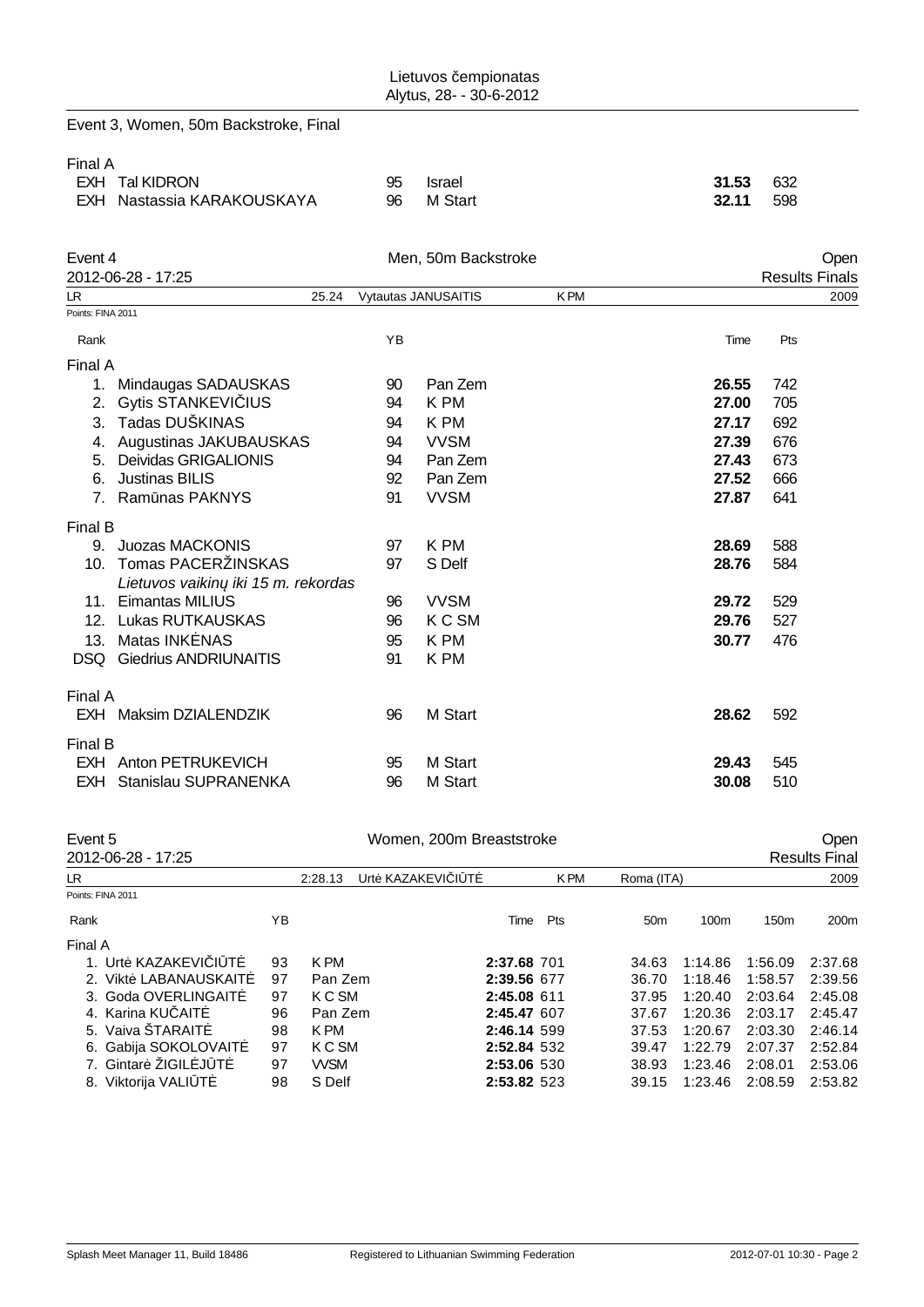#### Lietuvos empionatas Alytus, 28- - 30-6-2012

| Event 6 |                           |              | Men, 200m Breaststroke |                  |                      |     |                 | Open    |                  |                       |  |
|---------|---------------------------|--------------|------------------------|------------------|----------------------|-----|-----------------|---------|------------------|-----------------------|--|
|         | 2012-06-28 - 17:30        |              |                        |                  |                      |     |                 |         |                  | <b>Results Finals</b> |  |
| LR.     |                           |              | 2:07.80                | Giedrius TITENIS | Anyksc<br>Rome (ITA) |     |                 |         | 2009             |                       |  |
|         | Points: FINA 2011         |              |                        |                  |                      |     |                 |         |                  |                       |  |
| Rank    |                           | YB           |                        |                  | Time                 | Pts | 50 <sub>m</sub> | 100m    | 150 <sub>m</sub> | 200m                  |  |
| Final A |                           |              |                        |                  |                      |     |                 |         |                  |                       |  |
| 1.      | <b>Giedrius TITENIS</b>   | 89           | Anyksc                 |                  | 2:17.41 795          |     | 30.63           | 1:06.28 | 1:41.35          | 2:17.41               |  |
| 2.      | <b>Marius MIKALAUSKAS</b> | 94           | K C SM                 |                  | 2:26.87 651          |     | 32.22           | 1:09.82 | 1:47.51          | 2:26.87               |  |
|         | 3. Arnas SEDLEVI IUS      | 92           | <b>WSM</b>             |                  | 2:30.66 603          |     | 32.43           | 1:10.73 | 1:50.70          | 2:30.66               |  |
|         | 4. Paulius ŠLEVAS         | 94           | K PM                   |                  | 2:32.59 580          |     | 33.36           | 1:11.49 | 1:51.54          | 2:32.59               |  |
| 5.      | Erikas AUKŠTIKALNIS       | 96           | K C SM                 |                  | 2:34.73 557          |     | 34.42           | 1:13.40 | 1:53.82          | 2:34.73               |  |
| 6.      | Tomas BURBO               | 94           | <b>WSM</b>             |                  | 2:35.43 549          |     | 34.03           | 1:14.60 | 1:54.28          | 2:35.43               |  |
|         | 7. Kirilas KISELIOVAS     | 94           | <b>WSM</b>             |                  | 2:36.79 535          |     | 33.31           | 1:13.05 | 1:54.92          | 2:36.79               |  |
|         | 8. Edvinas MAŽINTAS       | 97           | S Delf                 |                  | 2:39.80 505          |     | 35.60           | 1:16.12 | 1:58.67          | 2:39.80               |  |
| Final B |                           |              |                        |                  |                      |     |                 |         |                  |                       |  |
|         | 9. Paulius GRIGALI NAS    | 97           | <b>WSM</b>             |                  | 2:28.50 630          |     | 33.17           | 1:11.73 | 1:49.59          | 2:28.50               |  |
|         | 10. Lukas TAMULIS         | 97           | S Delf                 |                  | 2:33.64 568          |     | 34.33           | 1:13.26 | 1:52.99          | 2:33.64               |  |
| 11.     | Rokas MARCINKEVI          | <b>IUS95</b> | K PM                   |                  | 2:37.44 528          |     | 34.40           | 1:13.57 | 1:54.79          | 2:37.44               |  |
|         | 12. Rokas VINCLOVAS       | 96           | <b>WSM</b>             |                  | 2:39.06 512          |     | 33.94           | 1:14.47 | 1:55.77          | 2:39.06               |  |
|         | 13. Kasparas INKENAS      | 95           | K PM                   |                  | 2:40.43 499          |     | 36.27           | 1:16.36 | 1:58.63          | 2:40.43               |  |
|         | 14. Paulius POVILIONIS    | 96           | S Delf                 |                  | 2:40.87 495          |     | 36.01           | 1:16.35 | 1:58.81          | 2:40.87               |  |
| 15.     | Ruslanas ARKADIJEVAS      | 97           | K PM                   |                  | 2:45.99 451          |     | 36.77           | 1:19.47 | 2:02.51          | 2:45.99               |  |
| 16.     | Erikas ALEKSANDRAVI       | 198          | K PM                   |                  | 2:57.92 366          |     | 39.45           | 1:25.48 | 2:11.78          | 2:57.92               |  |

| Event 7                        |         | Women, 100m Fly |            | Open           |                 |                      |
|--------------------------------|---------|-----------------|------------|----------------|-----------------|----------------------|
| 2012-06-28 - 17:50             |         |                 |            |                |                 | <b>Results Final</b> |
| LR.                            | 1:01.45 | Vaiva GIMBUTYT  | <b>KPM</b> | Belgrade (SRB) |                 | 2011                 |
| Points: FINA 2011              |         |                 |            |                |                 |                      |
| Rank                           | YB      |                 | Time       | Pts            | 50 <sub>m</sub> | 100m                 |
| Final A                        |         |                 |            |                |                 |                      |
| Vaiva GIMBUTYT<br>1.           | 95      | K PM            | 1:02.83    | 710            | 29.51           | 1:02.83              |
| Aist DOBROVOLSKAIT<br>2.       | 91      | K PM            | 1:03.63    | 683            | 29.53           | 1:03.63              |
| Simona RAUDONYT<br>3.          | 95      | S Delf          | 1:04.22    | 665            | 29.63           | 1:04.22              |
| Giedr GRIGONYT<br>4.           | 95      | <b>WSM</b>      | 1:07.23    | 579            | 30.83           | 1:07.23              |
| Ernesta KARECKAIT<br>5.        | 98      | K PM            | 1:08.14    | 556            | 31.22           | 1:08.14              |
| Migl JUŠKAIT<br>6.             | 97      | <b>WSM</b>      | 1:08.84    | 540            | 31.50           | 1:08.84              |
| Final A                        |         |                 |            |                |                 |                      |
| <b>EXH</b> Alisa TSYPIN        | 93      | Israel          | 1:03.92    | 674            | 30.10           | 1:03.92              |
| Noa Ruth FELDMAN<br><b>EXH</b> | 94      | Israel          | 1:05.59    | 624            | 30.27           | 1:05.59              |
| $E_{V\cap D}$ + $\Omega$       |         | $Mon 100m EW$   |            |                |                 | Onon                 |

| Event 8<br>Men, 100m Fly |                      |       |                            |            |     | Open            |                       |
|--------------------------|----------------------|-------|----------------------------|------------|-----|-----------------|-----------------------|
|                          | 2012-06-28 - 17:55   |       |                            |            |     |                 | <b>Results Finals</b> |
| LR.                      |                      | 52.76 | <b>Vytautas JANUSAITIS</b> | <b>KPM</b> |     |                 | 2009                  |
|                          | Points: FINA 2011    |       |                            |            |     |                 |                       |
| Rank                     |                      | YB    |                            | Time       | Pts | 50 <sub>m</sub> | 100m                  |
| Final A                  |                      |       |                            |            |     |                 |                       |
| 1.                       | Vytautas JANUŠAITIS  | 81    | K PM                       | 55.14      | 737 | 25.56           | 55.14                 |
| 2.                       | Edgaras ŠTURA        | 88    | <b>WSM</b>                 | 56.00      | 704 | 26.07           | 56.00                 |
| 3.                       | Deividas MARGEVI IUS | 95    | K C SM                     | 56.50      | 685 | 26.35           | 56.50                 |
|                          | Povilas STRAZDAS     | 96    | <b>WSM</b>                 | 57.76      | 641 | 26.89           | 57.76                 |
| 5.                       | Pijus MACKEVI IUS    | 96    | K PM                       | 58.62      | 613 | 27.64           | 58.62                 |
| 6.                       | Artiom Š EMELIOV     | 92    | <b>WSM</b>                 | 58.86      | 606 | 27.68           | 58.86                 |
| 7.                       | Art ras STURA        | 92    | <b>WSM</b>                 | 59.29      | 593 | 27.79           | 59.29                 |
| 8.                       | Martynas TUŠAS       | 95    | K PM                       | 1:00.55    | 557 | 26.88           | 1:00.55               |
| Final B                  |                      |       |                            |            |     |                 |                       |
| 9.                       | Martinas ŠUKYS       | 95    | K PM                       | 1:01.25    | 538 | 28.74           | 1:01.25               |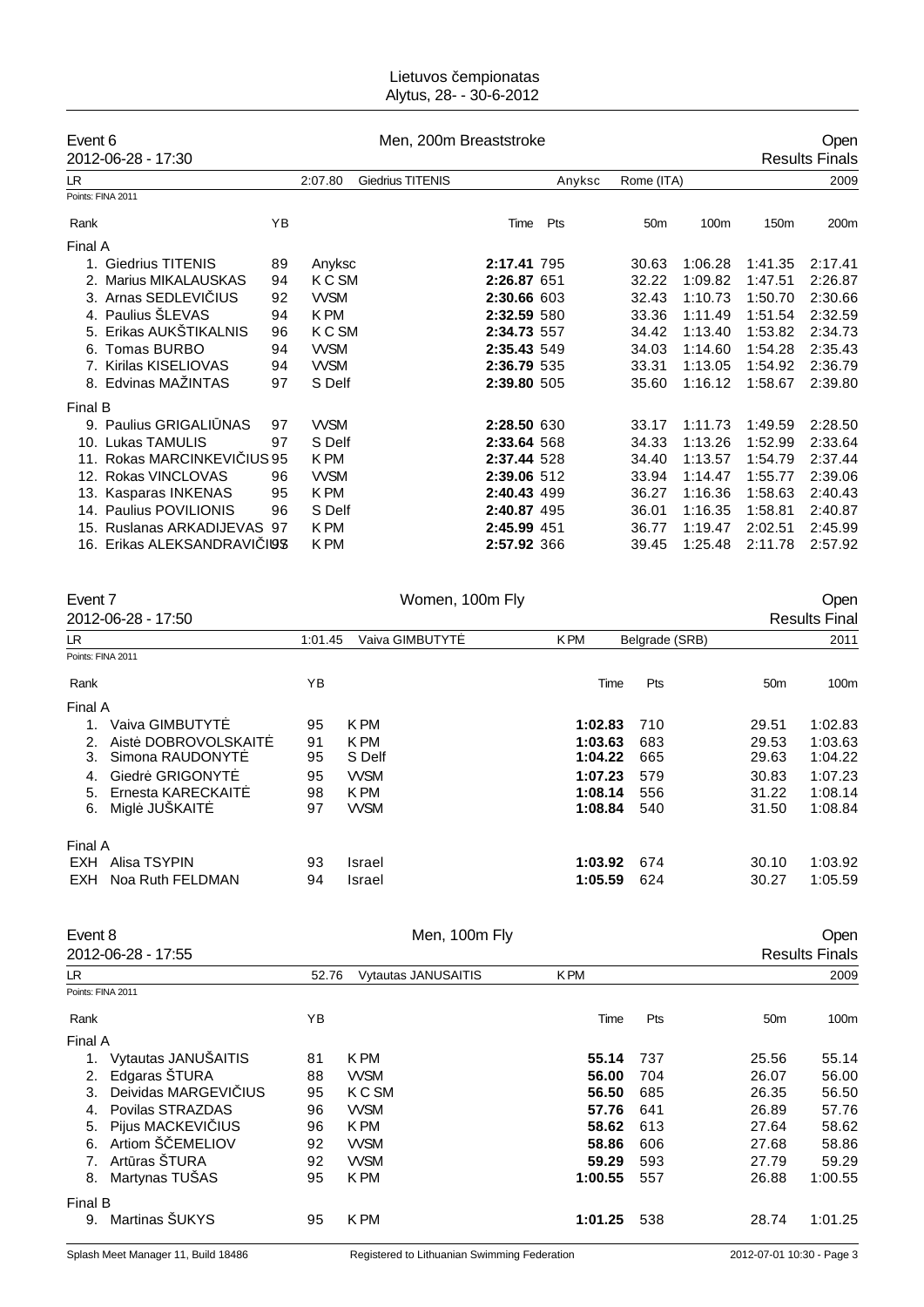# Event 8, Men, 100m Fly, Final, Open

| Rank |                         | ΥB |            | Time        | <b>Pts</b> | 50 <sub>m</sub> | 100m    |
|------|-------------------------|----|------------|-------------|------------|-----------------|---------|
|      | 10. Andrius P ALINAS    | 96 | K PM       | 1:01.56 530 |            | 28.80           | 1:01.56 |
|      | 11. Justas PUZINOVAS    | 95 | K PM       | 1:01.91     | 521        | 29.04           | 1:01.91 |
|      | 12. Artur KUDELKO       | 97 | Klp G      | 1:02.07 517 |            | 28.30           | 1:02.07 |
|      | 13. Lukas JONIKIS       | 96 | K PM       | 1:02.49     | 506        | 28.50           | 1:02.49 |
|      | 14. Vladimir ARIPOVSKIJ | 95 | <b>WSM</b> | 1:02.56     | 505        | 29.60           | 1:02.56 |
|      | 15. Tadas L VERIS       | 94 | K PM       | 1:03.56     | - 481      | 29.03           | 1:03.56 |
|      | 16. Rokas TERESAS       | 96 | K PM       | 1:04.57     | 459        | 29.92           | 1:04.57 |

| Event 9 | 2012-06-28 - 18:00            |    |            | Women, 400m Medley   |             |     |         |                  |         | <b>Open</b><br>Results |
|---------|-------------------------------|----|------------|----------------------|-------------|-----|---------|------------------|---------|------------------------|
| LR.     |                               |    | 5:09.44    | Violeta PENKAUSKAITE |             | S   |         |                  |         | 1977                   |
|         | Laiko normatyvas: 6:21.00     |    |            |                      |             |     |         |                  |         |                        |
|         | Points: FINA 2011             |    |            |                      |             |     |         |                  |         |                        |
| Rank    |                               | ΥB |            |                      | Time        | Pts | 100m    | 200 <sub>m</sub> | 300m    | 400m                   |
|         | 1. Erika BESPALKO             | 89 | K C SM     |                      | 5:12.03 643 |     | 1:15.46 | 2:39.02          | 4:01.40 | 5:12.03                |
|         | 2. Alina TARAN                | 98 | S Delf     |                      | 5:17.16 613 |     | 1:11.71 | 2:34.82          | 4:03.96 | 5:17.16                |
|         | 3. Ingrida JURKUT             | 94 | S Delf     |                      | 5:26.13 563 |     | 1:08.59 | 2:35.82          | 4:05.90 | 5:26.13                |
|         | 4. August DOBROVOLSKY B7      |    | S Delf     |                      | 5:54.82 437 |     | 1:27.79 | 2:55.36          | 4:34.81 | 5:54.82                |
|         | 5. Greta SEGENYT              | 95 | <b>WSM</b> |                      | 5:58.31 425 |     | 1:26.46 | 2:54.25          | 4:39.56 | 5:58.31                |
|         | 6. Aušrin GIR YT              | 00 | K PM       |                      | 6:05.12 401 |     | 1:34.37 | 3:07.00          | 4:42.94 | 6:05.12                |
|         | <b>EXH Yael Ahuva DANIELI</b> | 97 | Israel     |                      | 5:08.55 665 |     | 1:11.74 | 2:29.31          | 3:58.60 | 5:08.55                |
|         | <b>EXH Carmel EVEN</b>        | 96 | Israel     |                      | 5:29.46 547 |     | 1:11.07 | 2:37.16          | 4:16.63 | 5:29.46                |

| Event 10 |                                      |    | Men, 400m Medley |                            |               |            |                  |                  | Open             |         |  |
|----------|--------------------------------------|----|------------------|----------------------------|---------------|------------|------------------|------------------|------------------|---------|--|
|          | 2012-06-28 - 18:10                   |    |                  |                            |               |            |                  |                  |                  | Results |  |
| LR.      |                                      |    | 4:19.65          | <b>Vytautas JANUSAITIS</b> |               | <b>KPM</b> |                  |                  |                  | 2009    |  |
|          | Points: FINA 2011                    |    |                  |                            |               |            |                  |                  |                  |         |  |
| Rank     |                                      | YΒ |                  |                            | Time          | Pts        | 100 <sub>m</sub> | 200 <sub>m</sub> | 300 <sub>m</sub> | 400m    |  |
|          | Deividas MARGEVI IUS                 | 95 | K C SM           |                            | 4:46.40 617   |            | 1:01.25          | 2:17.79          | 3:43.45          | 4:46.40 |  |
|          | 2. Jonas ZAKARAUSKAS                 | 95 | K C SM           |                            | 4:48.95 600   |            | 1:06.03          | 2:23.15          | 3:47.69          | 4:48.95 |  |
|          | 3. Grantas DAPKUS                    | 96 | K C SM           |                            | 4:54.26 569   |            | 1:07.35          | 2:26.58          | 3:50.69          | 4:54.26 |  |
|          | 4. Martynas KASPERAVI<br><b>IU94</b> |    | S Delf           |                            | 5:03.52 518   |            | 1:07.01          | 2:26.00          | 3:53.83          | 5:03.52 |  |
|          | 5. Kasparas JASINSKAS                | 96 | K PM             |                            | 5:07.80 497   |            | 1:05.09          | 2:25.79          | 3:53.38          | 5:07.80 |  |
|          | 6. Rokas MARCINKEVI IUS 95           |    | K PM             |                            | 5:09.67 488   |            | 1:09.20          | 2:30.05          | 3:58.19          | 5:09.67 |  |
|          | 7. Erikas AUKŠTIKALNIS               | 96 | K C SM           |                            | 5:11.49 479   |            | 1:12.31          | 2:35.57          | 4:02.35          | 5:11.49 |  |
|          | 8. Aistis Rokas VYSNIAUSKA85         |    | <b>WSM</b>       |                            | 5:27.48 412   |            | 1:18.66          | 2:43.11          | 4:18.40          | 5:27.48 |  |
|          | 9. Andrejus FADEJEV                  | 96 | <b>WSM</b>       |                            | 5:41.62 363   |            | 1:21.21          | 2:50.07          | 4:26.79          | 5:41.62 |  |
|          | 10. Martynas BARTININKAS             | 99 | K PM             |                            | 5:55.39 322 * |            | 1:27.12          | 2:57.91          | 4:40.97          | 5:55.39 |  |
|          |                                      |    |                  |                            |               |            |                  |                  |                  |         |  |
|          |                                      |    |                  |                            |               |            |                  |                  |                  |         |  |

| Event 11           |         | <b>Open</b>       |  |            |         |
|--------------------|---------|-------------------|--|------------|---------|
| 2012-06-28 - 18:20 |         |                   |  |            | Results |
| LR                 | 8:47.75 | Lietuvos rinktine |  | Riga (LAT) | 2010    |
| Points: FINA 2011  |         |                   |  |            |         |

Rank **Time Pts**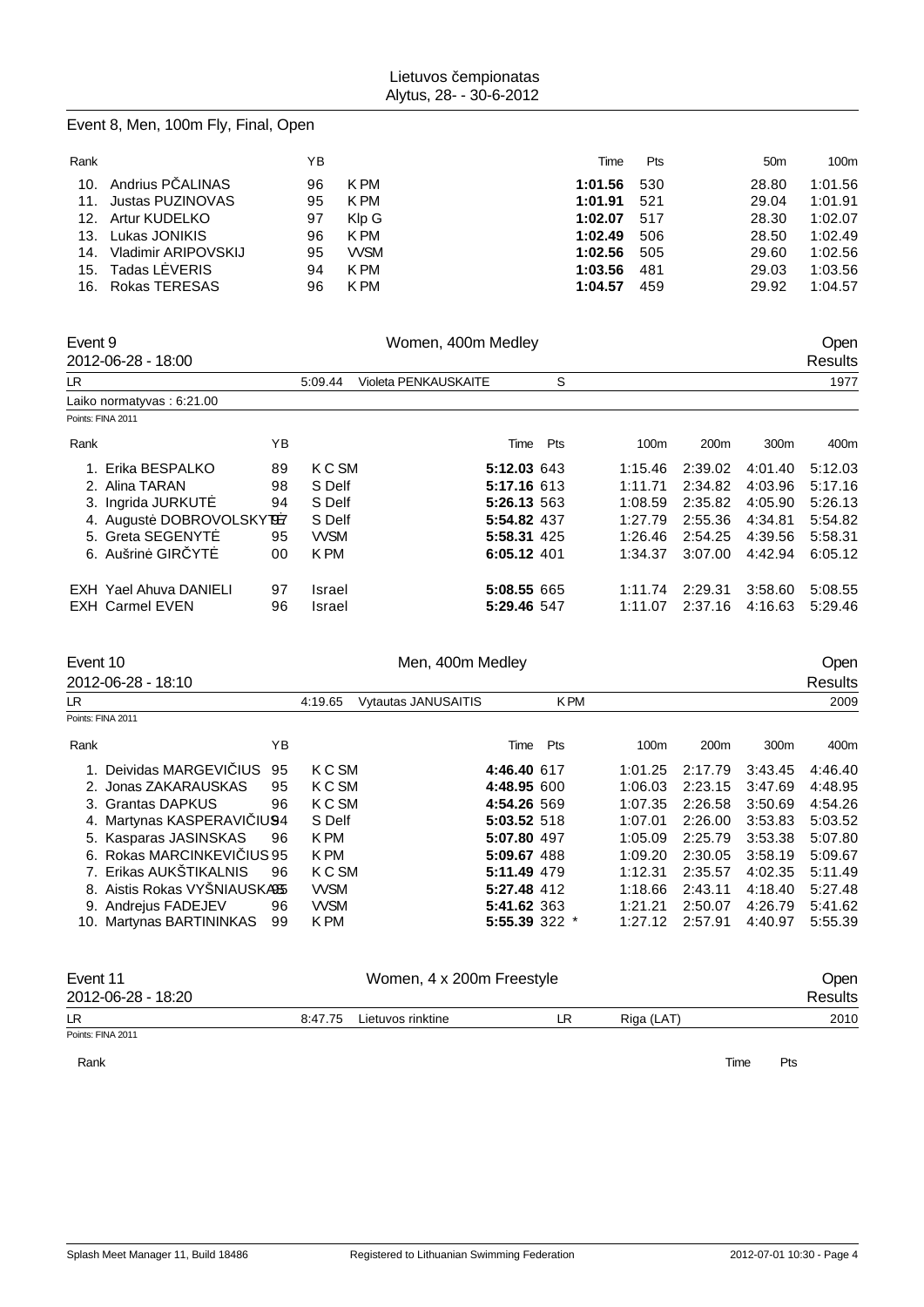### Event 11, Women, 4 x 200m Freestyle

| $1_{-}$ | K PM 1              | K PM        |         |       |         |         | 8:48.17<br>669 |         |     |
|---------|---------------------|-------------|---------|-------|---------|---------|----------------|---------|-----|
|         | Aist DOBROVOLSKAIT  | 91          | $+0.80$ | 29.73 | 1:02.92 | 1:36.29 | 2:09.58        | 2:09.58 |     |
|         | Monika AP INIKOVAIT | 93          | $+0,53$ | 29.13 | 1:02.38 | 1:36.94 | 2:13.57        | 2:13.57 |     |
|         | Evelina BIELECKAIT  | 90          | $-0,01$ | 29.33 | 1:02.09 | 1:37.42 | 2:14.24        | 2:14.24 |     |
|         | Vaiva GIMBUTYT      | 95          | $+0,24$ | 29.80 | 1:03.64 | 1:37.99 | 2:10.78        | 2:10.78 |     |
| 2.      | Pan Zem 1           | Pan Zem     |         |       |         |         |                | 9:08.80 | 596 |
|         | Joana ULYT          | 95          | $+0.94$ | 29.82 | 1:03.40 | 1:37.89 | 2:11.87        | 2:11.87 |     |
|         | Guoda JONELYT       | 95          | $+0.82$ | 31.52 | 1:06.05 | 1:40.92 | 2:15.00        | 2:15.00 |     |
|         | Gr ta REMEIKAIT     | 97          | $+0.55$ | 31.71 | 1:07.70 | 1:43.60 | 2:18.60        | 2:18.60 |     |
|         | Vikt LABANAUSKAIT   | 97          | $+0.61$ | 32.68 | 1:09.25 | 1:46.28 | 2:23.33        | 2:23.33 |     |
| 3.      | Š Delf 1            | S Delf      |         |       | 9:18.70 | 565     |                |         |     |
|         | Simona RAUDONYT     | 95          | $+0,81$ | 30.23 | 1:03.46 | 1:37.89 | 2:11.71        | 2:11.71 |     |
|         | Aneta ASTRAUSKAIT   | 98          | $+0.57$ | 31.88 | 1:07.69 | 1:45.18 | 2:22.96        | 2:22.96 |     |
|         | Ingrida JURKUT      | 94          | $+0.66$ | 31.43 | 1:07.33 | 1:45.24 | 2:22.69        | 2:22.69 |     |
|         | Alina TARAN         | 98          |         | 32.03 | 1:07.85 | 1:45.25 | 2:21.34        | 2:21.34 |     |
| 4.      | VVSM <sub>1</sub>   | <b>VVSM</b> |         |       |         |         |                | 9:57.91 | 461 |
|         | Jon PAURYT          | 95          | $+0.81$ | 32.04 | 1:08.99 | 1:49.41 | 2:30.11        | 2:30.11 |     |
|         | Justina DILKAIT     | 97          | $+0.73$ | 33.21 | 1:11.03 | 1:49.00 | 2:26.43        | 2:26.43 |     |
|         | Greta SEGENYT       | 95          | $+0,30$ | 33.43 | 1:12.69 | 1:53.40 | 2:32.65        | 2:32.65 |     |
|         | Migl JUŠKAIT        | 97          | $+0,55$ | 33.86 | 1:12.41 | 1:51.19 | 2:28.72        | 2:28.72 |     |
|         | 10:23.49            |             |         |       |         |         |                |         |     |
| 5.      | VVSM <sub>2</sub>   | <b>VVSM</b> |         |       |         |         |                |         | 407 |
|         | Eidvil JEZUKEVI I T | 97          | $+1,00$ | 32.59 | 1:09.69 | 1:49.46 | 2:28.05        | 2:28.05 |     |
|         | Eva LIMINOVI        | 00          | $+0.72$ | 35.87 | 1:16.85 | 1:58.24 | 2:36.73        | 2:36.73 |     |
|         | Anastasija ROGOŽINA | 01          | $+0,93$ | 37.89 | 1:20.10 | 2:03.19 | 2:40.99        | 2:40.99 |     |
|         | Jelena NOSAREVA     | 97          | $+0.46$ | 34.00 | 1:13.62 | 1:56.24 | 2:37.72        | 2:37.72 |     |

| Event 12          | 2012-06-28 - 18:35       | Men, 4 x 200m Freestyle |                        |             |       |         |         |         |         |     | Open<br>Results |
|-------------------|--------------------------|-------------------------|------------------------|-------------|-------|---------|---------|---------|---------|-----|-----------------|
| LR.               |                          | 7:25.37                 | Lietuvos rinktine      |             |       | LR.     |         |         |         |     | 2007            |
| Points: FINA 2011 |                          |                         |                        |             |       |         |         |         |         |     |                 |
| Rank              |                          |                         |                        |             |       |         |         |         | Time    | Pts |                 |
| 1.                | VVSM1                    |                         |                        | <b>VVSM</b> |       |         |         |         | 8:01.67 | 656 |                 |
|                   | Ram nas PAKNYS           |                         | 91                     | $+0,78$     | 27.55 | 58.11   | 1:28.86 | 2:00.39 | 2:00.39 |     |                 |
|                   | Augustinas JAKUBAUSKAS   |                         | 94                     | $+0.56$     | 26.58 | 56.52   | 1:28.34 | 2:01.10 | 2:01.10 |     |                 |
|                   | Jevgenij ROGOŽIN         |                         | 96                     | $+0.55$     | 27.26 | 58.19   | 1:30.09 | 2:01.56 | 2:01.56 |     |                 |
|                   | Edgaras ŠTURA            |                         | 88                     | $+0,33$     | 26.58 | 55.88   | 1:25.89 | 1:58.62 | 1:58.62 |     |                 |
| 2.                | K PM 1                   |                         | K PM<br>8:11.27<br>618 |             |       |         |         |         |         |     |                 |
|                   | Lukas PAULAUSKAS         |                         | 93                     | $+0.79$     | 28.50 | 1:00.58 | 1:32.05 | 2:02.67 | 2:02.67 |     |                 |
|                   | Gytis STANKEVI IUS       |                         | 94                     | $+0,58$     | 27.23 | 58.51   | 1:30.26 | 2:01.05 | 2:01.05 |     |                 |
|                   | K stutis RAINYS          |                         | 94                     | $+0,42$     | 27.85 | 59.22   | 1:31.11 | 2:02.25 | 2:02.25 |     |                 |
|                   | Sar nas JANKAUSKAS       |                         | 91                     | $+0,50$     | 26.68 | 56.80   | 1:30.20 | 2:05.30 | 2:05.30 |     |                 |
| 3.                | Š Delf 1                 |                         |                        | S Delf      |       |         |         |         | 8:17.02 | 597 |                 |
|                   | Rokas DOBROVOLSKIS       |                         | 95                     | $+0.82$     | 27.44 | 57.88   | 1:28.97 | 1:59.77 | 1:59.77 |     |                 |
|                   | Martynas KASPERAVI IUS   |                         | 94                     | $+0,58$     | 28.32 | 1:00.19 | 1:33.57 | 2:07.21 | 2:07.21 |     |                 |
|                   | Arnas PAŠKEVI IUS        |                         | 96                     | $+0.56$     | 27.80 | 59.56   | 1:32.91 | 2:07.69 | 2:07.69 |     |                 |
|                   | Dominykas LUŠYS          |                         | 95                     | $+0,48$     | 26.67 | 57.91   | 1:30.39 | 2:02.35 | 2:02.35 |     |                 |
| 4.                | VVSM <sub>2</sub>        |                         | <b>VVSM</b>            |             |       |         |         |         | 8:22.87 | 576 |                 |
|                   | Art ras ŠTURA            |                         | 92                     | $+0,77$     | 29.06 | 1:01.02 | 1:34.29 | 2:06.13 | 2:06.13 |     |                 |
|                   | Aistis Rokas VYŠNIAUSKAS |                         | 95                     | $+0.68$     | 29.41 | 1:02.61 | 1:35.59 | 2:07.69 | 2:07.69 |     |                 |
|                   | Justas LEONAVI IUS       |                         | 94                     | $+0.49$     | 27.47 | 58.76   | 1:31.68 | 2:03.78 | 2:03.78 |     |                 |
|                   | Matas BAJORINAS          |                         | 97                     | $+0,50$     | 28.99 | 1:00.62 | 1:33.00 | 2:05.27 | 2:05.27 |     |                 |
| 5.                | Anykš 1                  |                         |                        | Anyksc      |       |         |         |         | 8:34.05 | 539 |                 |
|                   | Irmantas VERNICKAS       |                         | 93                     | $+0,91$     | 28.68 | 1:01.68 | 1:34.33 | 2:05.40 | 2:05.40 |     |                 |
|                   | Mindaugas BAGDONAS       |                         | 95                     | $+0.54$     | 27.78 | 59.63   | 1:33.30 | 2:08.47 | 2:08.47 |     |                 |
|                   | Dalius ŠIAU I NAS        |                         | 96                     | $+0.56$     | 30.04 | 1:05.28 | 1:41.94 | 2:17.05 | 2:17.05 |     |                 |
|                   | Dominykas SPUDVILAS      |                         | 94                     | $+0,48$     | 27.29 | 58.63   | 1:30.85 | 2:03.13 | 2:03.13 |     |                 |